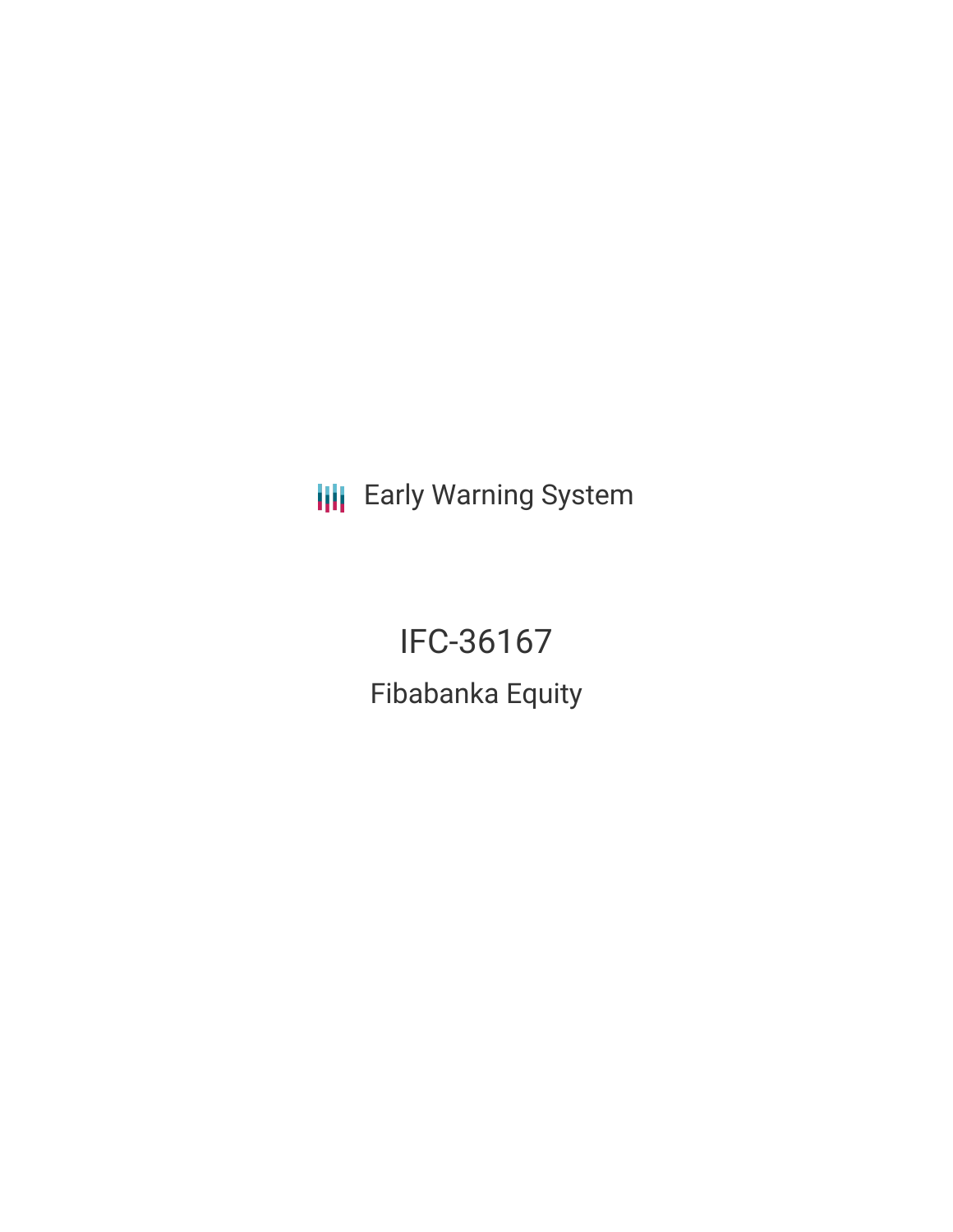

# **Quick Facts**

| <b>Countries</b>              | Turkey                                  |
|-------------------------------|-----------------------------------------|
| <b>Financial Institutions</b> | International Finance Corporation (IFC) |
| <b>Status</b>                 | Approved                                |
| <b>Bank Risk Rating</b>       | FI.                                     |
| <b>Voting Date</b>            | 2015-12-28                              |
| <b>Borrower</b>               | FIBABANKA A S                           |
| <b>Sectors</b>                | Finance                                 |
| <b>Investment Type(s)</b>     | Equity                                  |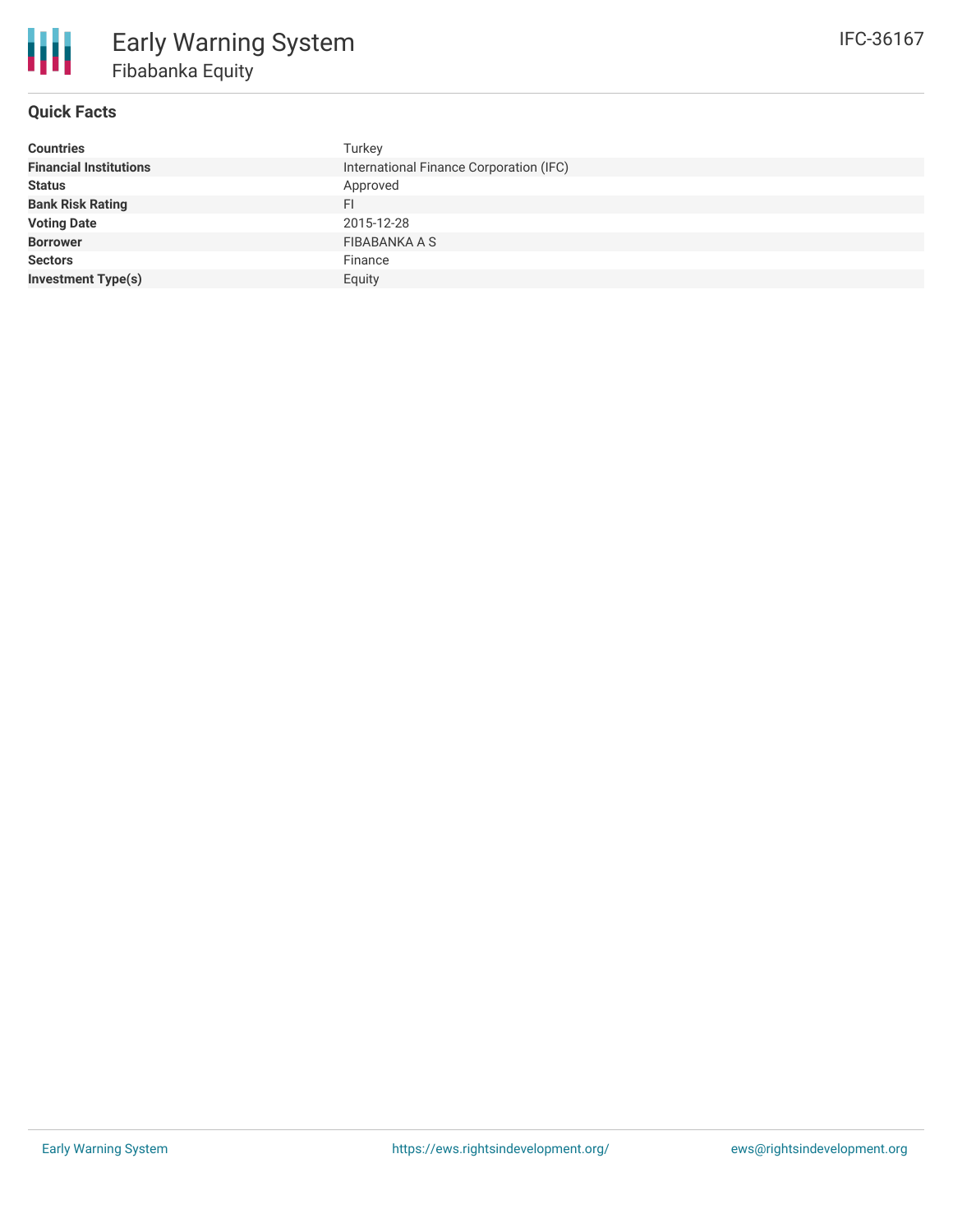

# **Project Description**

This project finances an equity investment in Fibabanka, a medium-sized bank in Turkey with a focus on small and mediumsized enterprises, to support it in implementing its growth strategy in order to increase access to finance for micro, small, and medium-sized enterprises in Turkey.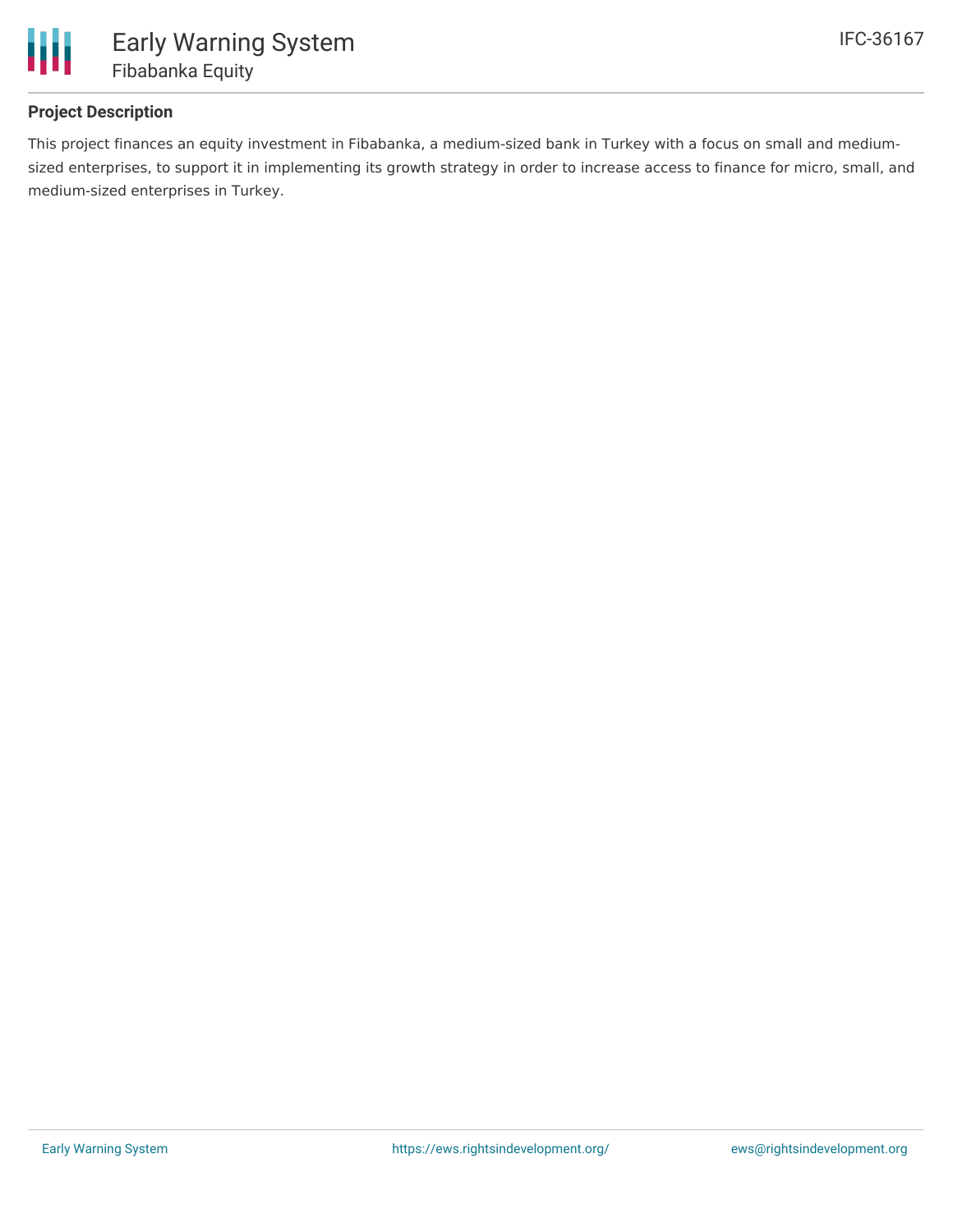## **Investment Description**

• International Finance Corporation (IFC)

This project involves an equity investment for up to 10% stake in Fibabanka on IFC's own account. Fibabanka is 98.6% owned by Fiba Holding. Fiba Holding is part of Fiba Group, which is 100% owned by Mr. Husnu Ozyegin and his immediate family members. Fiba Holding captures all banking and financial services of the Group.

### **Financial Intermediary**

Financial Intermediary: A commercial bank or financial institution that receives funds from a development bank. A financial intermediary then lends these funds to their clients (private actors) in the form of loans, bonds, guarantees and equity shares. Financial intermediaries include insurance, pension and equity funds. The direct financial relationship is between the development bank and the financial intermediary.

[Fibabanka](file:///actor/999/) A.S. (Financial Intermediary)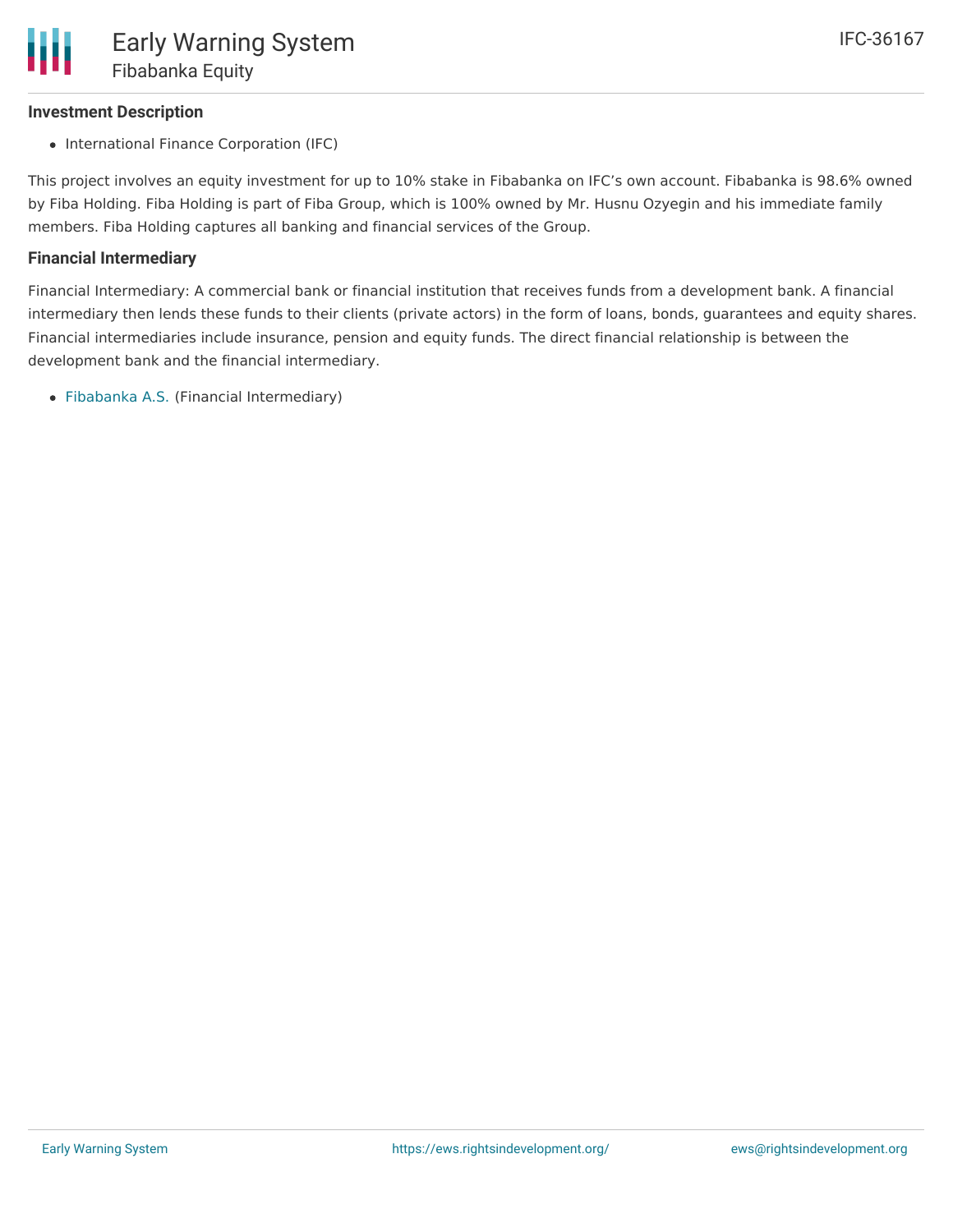

## **Private Actors Description**

Fibabanka is 98.6% owned by Fiba Holding. Fiba Holding is part of Fiba Group, which is 100% owned by Mr. Husnu Ozyegin and his immediate family members. Fiba Holding captures all banking and financial services of the Group.